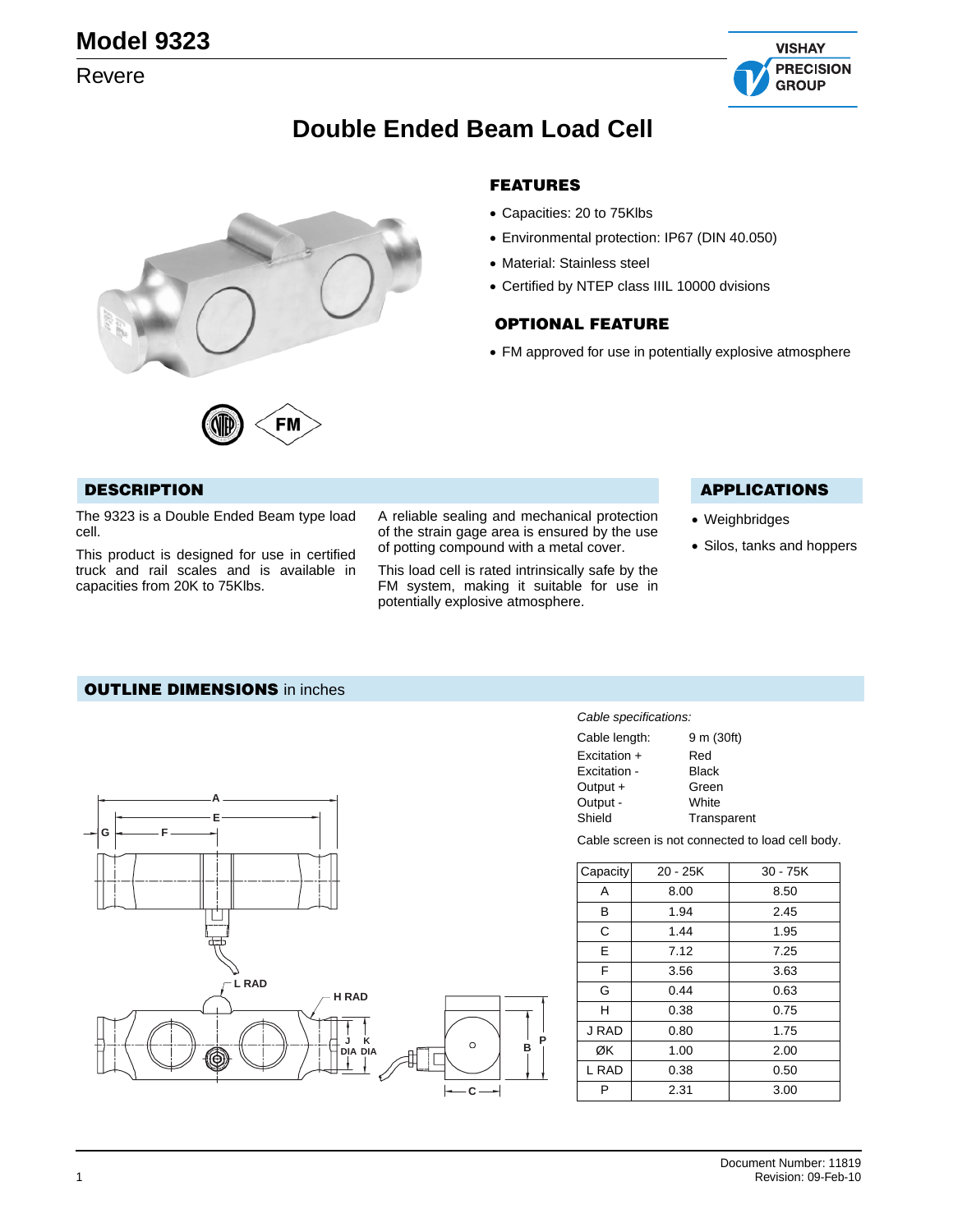

### Double Ended Beam Load Cell **Revere**

#### **SPECIFICATIONS**

| <b>PARAMETER</b>                      | <b>VALUE</b>                       | <b>UNIT</b>                       |                              |
|---------------------------------------|------------------------------------|-----------------------------------|------------------------------|
| <b>Capacities</b>                     |                                    |                                   | <b>lbs</b>                   |
|                                       |                                    | 20K, 25K, 30K, 40K, 50K, 60K, 75K |                              |
| Accuracy class according to NTEP      | <b>NTEP IIIL</b>                   | Non-Approved                      |                              |
| Max, no, of verfication intervals     | 10000d                             |                                   |                              |
| Rated output (=S)                     | 3                                  |                                   | mV/V                         |
| <b>Rated output tolerance</b>         | 0.003                              |                                   | $\pm$ mV/V                   |
| Zero balance                          | 1.0                                |                                   | $±%$ FSO                     |
| <b>Combined error</b>                 | 0.0200                             | 0.0500                            | $±%$ FSO                     |
| Creep error (20 - 30 minutes)         | 0.0300                             | 0.0200                            | $±%$ applied load            |
| Temperature effect on zero            | 0.0090(0.0010)                     | 0.0250                            | ±% FSO/5°C (/°F)             |
| Temperature effect on output          | 0.0072(0.0008)                     | 0.0250                            | ±% applied load/5°C (/°F)    |
| <b>Compensated temperature range</b>  | $-10$ to $+40$ (+14 to 104)        |                                   | $^{\circ}$ C ( $^{\circ}$ F) |
| Operating temperature range           | $-53$ to $+93$ ( $-65$ to $+200$ ) |                                   | $^{\circ}$ C ( $^{\circ}$ F) |
| Safe load limit                       | 150                                |                                   | $%E_{max}$                   |
| Ultimate load                         | 300                                |                                   | $%E_{max}$                   |
| Safe side load limit                  | 100                                |                                   | $%E_{max}$                   |
| <b>Excitation voltage recommended</b> | 10                                 |                                   | $\vee$                       |
| <b>Excitation voltage maximum</b>     | 15                                 |                                   | $\vee$                       |
| Input resistance                      | 700±7                              |                                   | $\Omega$                     |
| <b>Output resistance</b>              | $700+7$                            |                                   | $\Omega$                     |
| <b>Insulation resistance</b>          | >5000                              |                                   | $M\Omega$                    |
| <b>Environmental protection</b>       | <b>IP67</b>                        |                                   |                              |
| <b>Element material</b>               | Stainless steel                    |                                   | <b>ASTM</b>                  |

FSO-Full Scale Output

Correct mounting of the load cells is essential to ensure optimum accuracy and performance. Further information is available upon request.



19 Waterman Ave. Toronto, Ont. M4B1Y2 Tel:416-445-5500 Fax: 416-445-1170 Toll Free: 1-800-465-1600 INC. Email: sales@intertechnology.com Website: www.intertechnology.com